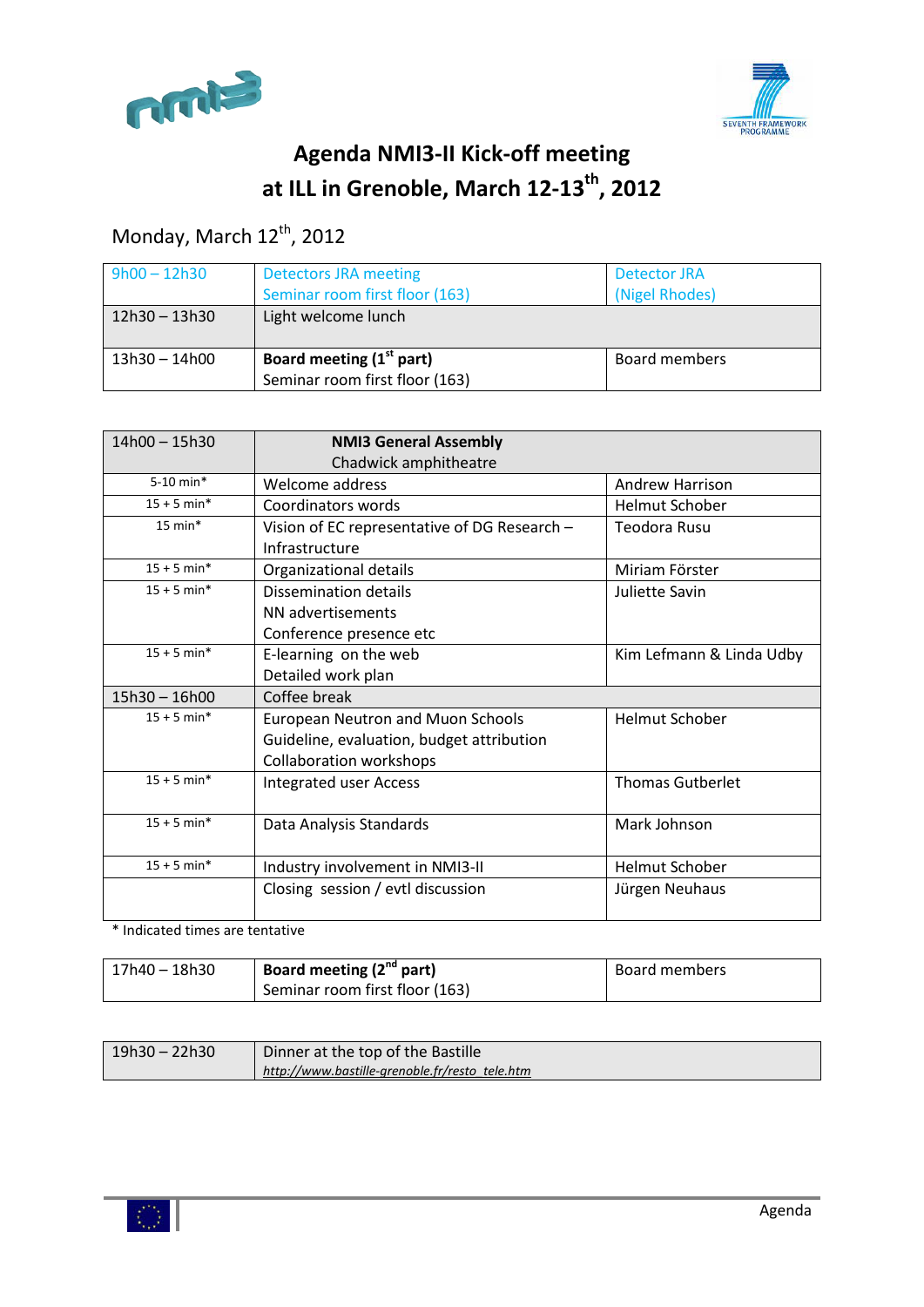



# Tuesday, March 13<sup>th</sup>, 2012

| $9h00 - 10h30$     | <b>Workplan presentation of JRA activities</b>                       |                      |  |  |
|--------------------|----------------------------------------------------------------------|----------------------|--|--|
| $15 + 5$ min       | <b>Steve Cottrell</b><br><b>Muons</b>                                |                      |  |  |
| $15 + 5$ min       | Imaging                                                              | Nikolay Kardjilov    |  |  |
| $15 + 5$ min       | Advanced methods & techniques                                        | Ken Andersen         |  |  |
| $15 + 5$ min       | Advanced neutron tools for soft and bio<br>Annie Brulet<br>materials |                      |  |  |
| $15 + 5$ min       | <b>Detectors</b>                                                     | <b>Nigel Rhodes</b>  |  |  |
| 10h40 - 11h 20     | Coffee break                                                         |                      |  |  |
| 11h20 - 13h00      | <b>Facilities briefs</b>                                             |                      |  |  |
| $10 \text{ min}^*$ | <b>Thomas Gutberlet</b><br><b>BENSC</b>                              |                      |  |  |
| $15 \text{ min}^*$ | FRM II incl. JCNS & HZG @FRM II                                      | Jürgen Neuhaus       |  |  |
| $10 \text{ min}^*$ | <b>BRR</b>                                                           | Rozsa Baranyai       |  |  |
| $10 \text{ min}^*$ | <b>LLB</b>                                                           | <b>Alain Menelle</b> |  |  |
| $10 \text{ min}^*$ | <b>RID</b>                                                           | Menno Blaauw         |  |  |
| $15 \text{ min}^*$ | SµS & SINQ                                                           | Stefan Janssen       |  |  |
| $10 \text{ min}^*$ | <b>NPI</b>                                                           | Pavel Strunz         |  |  |
| $15$ min*          | <b>ISIS Muons &amp; Neutrons</b><br>Philip King                      |                      |  |  |
| $13h00 - 14h00$    | Lunch                                                                |                      |  |  |

\* Indicated times are tentative

| 14h00 - 15h00 | <b>Advisory Committee Meeting</b> | Advisory Committee, |
|---------------|-----------------------------------|---------------------|
|               |                                   | Coordinator         |

### **Satellite meetings on Tuesday, March 13th**

| $14h00 - 18h00$<br>continues on<br>Wednesday<br>morning | 10B-BF3 workshop at the ILL the 13-14 March<br>2012<br>Organizers:<br>Nigel Rhodes, Thomas Wilpert, Karl Zeitelhack,<br><b>Bruno Guerard</b> | <b>Chadwick Amphitheatre</b>          |
|---------------------------------------------------------|----------------------------------------------------------------------------------------------------------------------------------------------|---------------------------------------|
| $14h00 - 17h00$                                         | <b>Integrated User Access</b><br><b>Organizer: Thomas Gutberlet</b>                                                                          | Room 164 (10 pers)                    |
| $14h00 - 17h00$                                         | <b>Imaging JRA</b><br>Organizer: Nikolay Kardjilov                                                                                           | Room 319 (10 pers)                    |
| 14h00 - 17h00<br>tbc                                    | <b>Advanced M&amp;T</b><br><b>Organiser: Oliver Kirstein</b>                                                                                 | Room 226 B (10 pers)                  |
| $14h00 - 16h00$ !!!                                     | Advanced neutron tools for SBM<br><b>Organiser: Annie Brulet</b>                                                                             | Room: CIBB seminar room<br>214 tbc!!! |

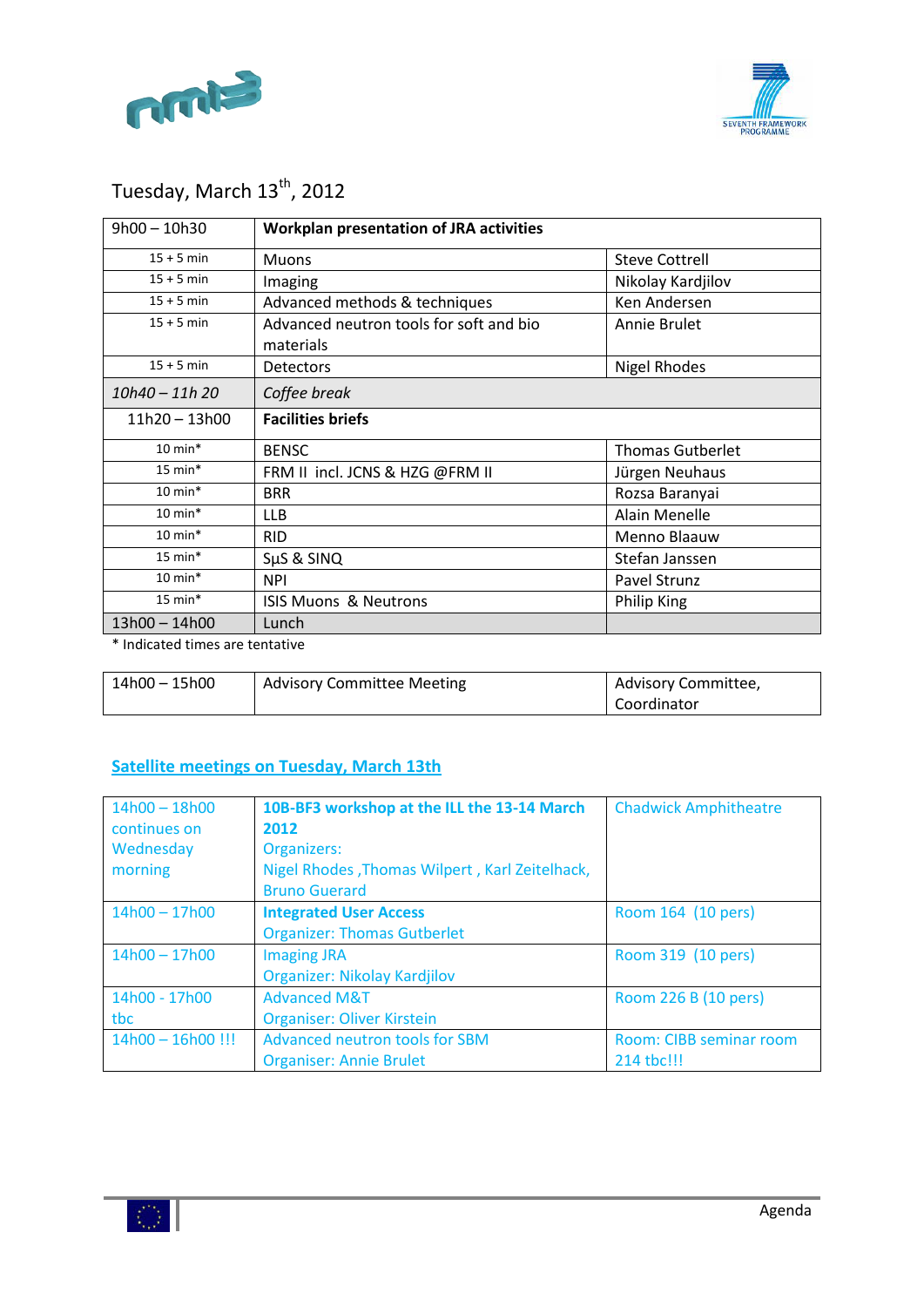#### **LIST OF HOTELS IN GRENOBLE**

| <b>HOTEL</b>                |                                          | <b>OBSERVATION</b>                     | <b>PHONE</b>          | <b>WEB SITE</b>                   |
|-----------------------------|------------------------------------------|----------------------------------------|-----------------------|-----------------------------------|
| <b>BASTILLE**</b>           | 25, av. Félix Viallet                    | Shower/WC + TV + garage<br>en sous-sol | +33 4 76 43 10 27     | www.hotel-bastille.fr             |
| <b>INSTITUT**</b>           | 10, rue Barbillon                        | Shower/WC + $TV$ + garage              | +33 4 76 46 36 44     | www.institut-hotel.fr             |
| <b>DES ALPES**</b>          | 45 avenue Félix-<br>Viallet              | Shower/WC + $TV$ + garage              | +33 (0) 4 76 87 00 71 | www.hotel-des-alpes.fr            |
| <b>EUROPOLE***</b>          | 29, rue Pierre-<br>Sémard                | Shower/WC + $TV$ + garage              | +33 4 76 49 51 52     | resa@hoteleuropole.com            |
| GLORIA**                    | 12 rue Aristide-<br>Bergès               | Shower/WC +TV                          | +33 (0) 4 76 46 12 93 | www.hotel-gloria-<br>grenoble.com |
| <b>IBIS CENTRE</b>          | 5, rue de Miribel, les<br>trois Dauphins | Shower/WC                              | +33 4 76 47 48 49     | www.ibishotel.com                 |
| <b>IBIS GARE</b>            | 27, quai Claude<br>Bernard               | Shower/WC                              | +33 4 76 86 68 68     | www.ibishotel.com                 |
| LUX**                       | 6 rue Crépu                              | Shower/WC+TV                           | +33 (0) 4 76 46 41 89 | www.hotel-lux.com                 |
| <b>ROYAL</b>                | 2 rue Gabriel-Péri                       | Shower/WC + TV                         | +33 (0) 4 76 46 18 92 |                                   |
| <b>SUISSE ET BORDEAUX**</b> | 6, place de la Gare                      | Shower/WC +TV                          | +33 4 76 47 55 87     | www.hotel-sb-<br>grenoble.com     |
| <b>TOURING HOTEL**</b>      | 26, av. Alsace-<br>Lorraine              | Shower/WC +TV                          | +33 4 76 46 24 32     | www.france-touring-<br>hotel.com  |
| <b>VICTORIA*</b>            | 17 rue Thiers                            | Shower/WC + parking                    | +33 (0) 4 76 46 06 36 |                                   |